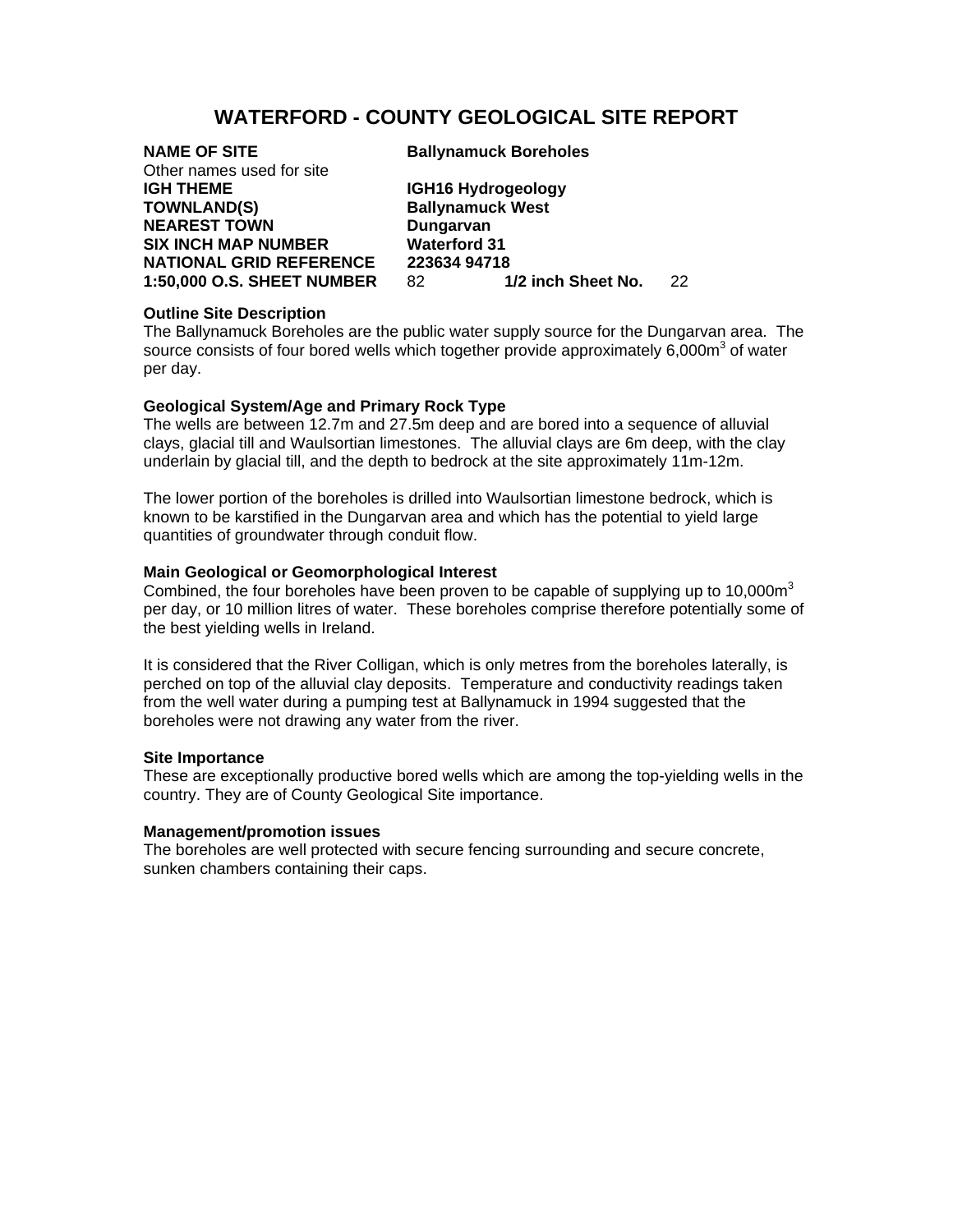

Two of the four boreholes are underneath the traffic cones.



Four boreholes are contained in the yard at Ballynamuck West, underneath manhole covers.